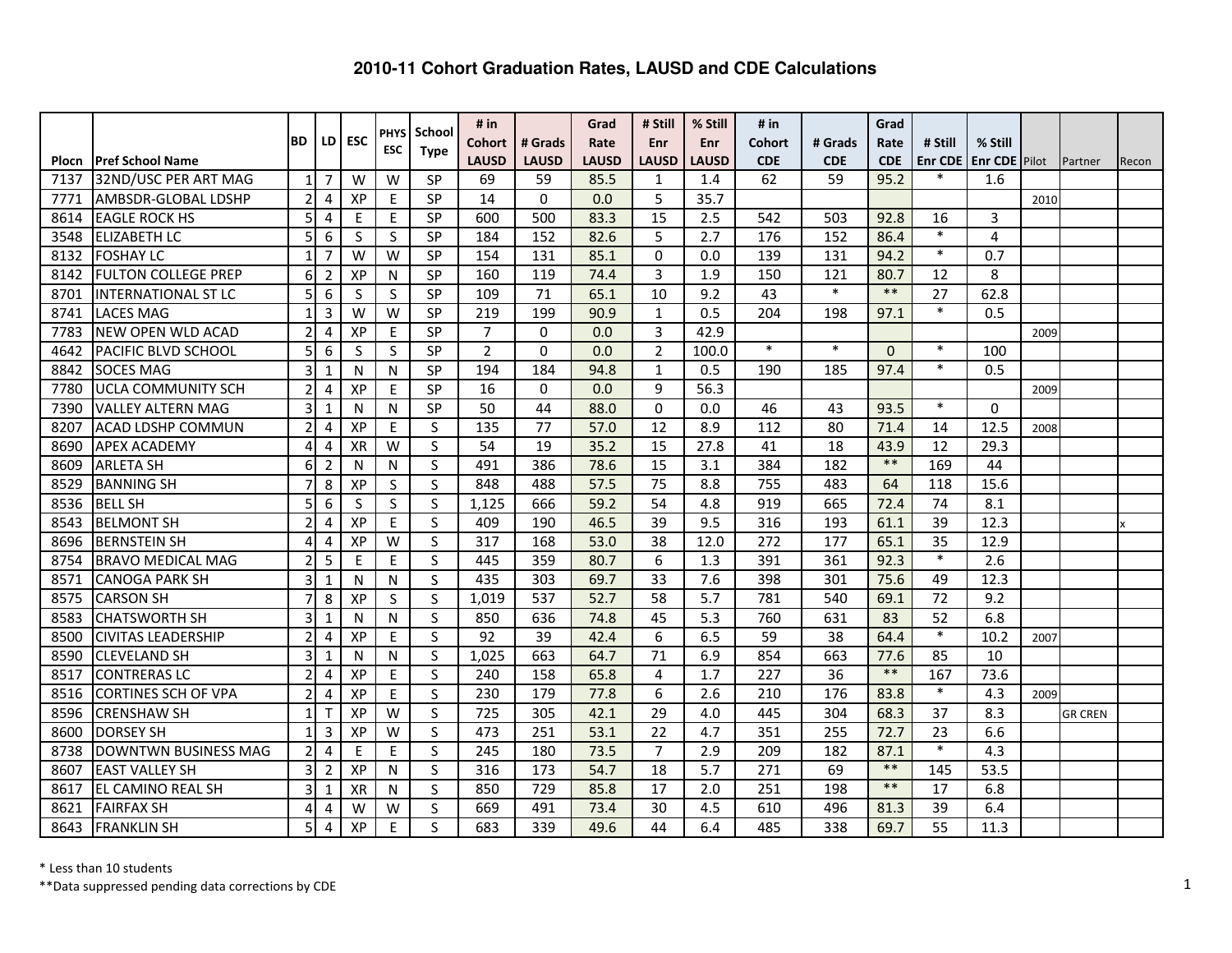|              |                             |                |                |     | <b>PHYS</b>  | School                  | # in             |                 | Grad         | # Still         | % Still          | # $in$           |                 | Grad       |                 |                      |      |                |       |
|--------------|-----------------------------|----------------|----------------|-----|--------------|-------------------------|------------------|-----------------|--------------|-----------------|------------------|------------------|-----------------|------------|-----------------|----------------------|------|----------------|-------|
|              |                             | BD             | LD             | ESC | <b>ESC</b>   | <b>Type</b>             | <b>Cohort</b>    | # Grads         | Rate         | Enr             | <b>Enr</b>       | <b>Cohort</b>    | # Grads         | Rate       | # Still         | % Still              |      |                |       |
| <b>Plocn</b> | <b>Pref School Name</b>     |                |                |     |              |                         | <b>LAUSD</b>     | <b>LAUSD</b>    | <b>LAUSD</b> | <b>LAUSD</b>    | <b>LAUSD</b>     | <b>CDE</b>       | <b>CDE</b>      | <b>CDE</b> | <b>Enr CDE</b>  | <b>Enr CDE Pilot</b> |      | Partner        | Recon |
| 7137         | 32ND/USC PER ART MAG        | $\mathbf{1}$   | 7              | W   | W            | SP                      | 69               | 59              | 85.5         | 1               | 1.4              | 62               | 59              | 95.2       | $\ast$          | 1.6                  |      |                |       |
| 8650         | <b>FREMONT SH</b>           | $\mathbf{1}$   | 7              | XP  | S            | S                       | 1,263            | 499             | 39.5         | 96              | 7.6              | 896              | 498             | 55.6       | 119             | 13.3                 |      |                |       |
| 8664         | <b>GARDENA SH</b>           | 7              | 8              | XP  | $\sf S$      | $\overline{\mathsf{S}}$ | 784              | 412             | 52.6         | 20              | 2.6              | 575              | 420             | 73         | 36              | 6.3                  |      |                |       |
| 8679         | <b>GARFIELD SH</b>          | 5              | 5              | E   | E            | S                       | 1,132            | 752             | 66.4         | 73              | 6.4              | 970              | 751             | 77.4       | 106             | 10.9                 |      |                |       |
| 8683         | <b>GRANT SH</b>             | 3              | $\overline{2}$ | N   | N            | S                       | 770              | 448             | 58.2         | 60              | 7.8              | 569              | 453             | 79.6       | $\overline{55}$ | $\overline{9.7}$     |      |                |       |
| 8686         | <b>HAMILTON SH-COMPLEX</b>  | 1              | 3              | W   | W            | $\mathsf S$             | 804              | 532             | 66.2         | 22              | 2.7              | 635              | 533             | 83.9       | 35              | 5.5                  |      |                |       |
| 8518         | IHARBOR TCHR PREP ACD       | $\overline{7}$ | 8              | S   | $\sf S$      | $\sf S$                 | 78               | 72              | 92.3         | $\mathbf 0$     | 0.0              | 94               | $\ast$          | $***$      | 85              | 90.4                 |      |                |       |
| 8693         | <b>HOLLYWOOD SH</b>         | 4              | 4              | W   | W            | $\mathsf{S}$            | 511              | 319             | 62.4         | 36              | 7.0              | 410              | 321             | 78.3       | $\overline{38}$ | 9.3                  |      |                |       |
| 8700         | <b>HUNTINGTON PARK SH</b>   | 5              | 6              | XP  | $\mathsf S$  | $\mathsf S$             | 1,010            | 600             | 59.4         | 61              | 6.0              | 849              | 600             | 70.7       | 70              | 8.2                  |      |                |       |
| 8714         | <b>JEFFERSON SH</b>         | $\overline{7}$ | 5              | XP  | $\mathsf E$  | S                       | 704              | 256             | 36.4         | 55              | 7.8              | 486              | 287             | 59.1       | 63              | 13                   |      |                |       |
| 8721         | <b>JORDAN SH</b>            | $\overline{7}$ | $\overline{7}$ | XP  | S            | S                       | 588              | 196             | 33.3         | $\overline{22}$ | $\overline{3.7}$ | 373              | 198             | 53.1       | $\overline{25}$ | 6.7                  |      | <b>PLAS</b>    |       |
| 8725         | <b>KENNEDY SH</b>           | 3              | 1              | N   | ${\sf N}$    | S                       | 829              | 526             | 63.4         | 45              | 5.4              | 648              | 511             | 78.9       | 58              | 9                    |      |                |       |
| 8727         | KING-DREW MED MAG           | $\overline{7}$ | $\overline{7}$ | S   | S            | S                       | 451              | 338             | 74.9         | $\Omega$        | 0.0              | 354              | 335             | 94.6       | $\ast$          | 0.6                  |      |                |       |
| 8774         | LA GLOBAL STUDIES           | $\overline{2}$ | 4              | XP  | E            | S                       | 86               | 62              | 72.1         | $\overline{3}$  | 3.5              | 76               | 64              | 84.2       | $\ast$          | 5.3                  |      |                |       |
| 8501         | LA HS ARTS @RFK             | 2              | 4              | XP  | E            | S                       | 98               | 60              | 61.2         | 13              | 13.3             | 89               | 58              | 65.2       | 13              | 14.6                 | 2007 |                |       |
| 8210         | LA TEACHER PREP ACAD        | $\overline{2}$ | 4              | XP  | E            | S                       | 85               | $\overline{26}$ | 30.6         | 19              | 22.4             | $\overline{78}$  | 26              | 33.3       | 17              | 21.8                 | 2008 |                |       |
| 8729         | <b>LINCOLN SH</b>           | $\overline{2}$ | 5              | E   | E            | S                       | 698              | 450             | 64.5         | 40              | 5.7              | 584              | 453             | 77.6       | 43              | 7.4                  |      |                |       |
| 8736         | LOS ANGELES SH              | $\mathbf{1}$   | 3              | XP  | W            | S                       | 744              | 375             | 50.4         | 85              | 11.4             | 593              | 378             | 63.7       | 103             | 17.4                 |      |                |       |
| 8743         | <b>MANUAL ARTS SH</b>       | $\mathbf{1}$   | т              | XP  | W            | S                       | 942              | 492             | 52.2         | 47              | 5.0              | 764              | 501             | 65.6       | 62              | 8.1                  |      | <b>LA PRMS</b> |       |
| 8750         | <b>MARSHALL SH</b>          | 5              | 4              | E   | E            | S                       | 928              | 643             | 69.3         | 38              | 4.1              | 848              | 647             | 76.3       | 51              | 6                    |      |                |       |
| 8882         | MAYWOOD ACADEMY SH          | 5              | 6              | S   | S            | $\mathsf{S}$            | 308              | 219             | 71.1         | 9               | 2.9              | 231              | 28              | $***$      | 188             | 81.4                 |      |                |       |
| 7784         | MENDEZ LC ENG/TECH          | $\overline{2}$ | т              | XP  | E            | $\mathsf{S}$            | $\frac{126}{ }$  | $\overline{84}$ | 66.7         | $\overline{12}$ | 9.5              | $\frac{113}{x}$  | $\overline{84}$ | 74.3       | 14              | 12.4                 |      | <b>PLAS</b>    |       |
| 8611         | MENDEZ LC MATH/SCI          | 2              | т              | XP  | E            | S                       | 103              | 46              | 44.7         | 14              | 13.6             | 81               | 48              | 59.3       | 14              | 17.3                 |      | PLAS           |       |
| 8760         | MIDDLE COLLEGE HS           | $\mathbf{1}$   | 8              | W   | W            | $\mathsf{S}$            | 111              | 92              | 82.9         | $\Omega$        | 0.0              | 108              | 18              | $***$      | 87              | 80.6                 |      |                |       |
| 8768         | <b>MONROE SH</b>            | 3              | $\mathbf{1}$   | XP  | $\mathsf{N}$ | $\overline{\mathsf{S}}$ | $\overline{643}$ | 413             | 64.2         | $\overline{58}$ | 9.0              | $\overline{546}$ | 413             | 75.6       | $\overline{74}$ | 13.6                 |      |                |       |
| 8779         | <b>NARBONNE SH</b>          | $\overline{7}$ | 8              | S   | S            | S                       | 819              | 522             | 63.7         | 58              | 7.1              | 729              | 529             | 72.6       | 79              | 10.8                 |      |                |       |
| 8771         | NEW TECH SH @JEFF SH        | $\overline{7}$ | 5              | E   | E            | S                       | 75               | 42              | 56.0         | 3               | 4.0              | $\overline{57}$  | 41              | 71.9       | $\ast$          | 10.5                 |      |                |       |
| 8786         | <b>NO HOLLYWOOD SH</b>      | 3              | $\overline{2}$ | N   | $\mathsf{N}$ | S                       | 800              | 573             | 71.6         | 33              | 4.1              | 684              | 574             | 83.9       | 44              | 6.4                  |      |                |       |
| 8513         | <b>NORTHRIDGE ACAD SH</b>   | 3              | 1              | N   | $\mathsf{N}$ | S                       | 184              | 160             | 87.0         | $\overline{3}$  | 1.6              | 225              | 32              | $\ast\ast$ | 186             | 82.7                 |      |                |       |
| 8853         | <b>ORTHOPAEDIC HOSP MAG</b> | $\overline{2}$ | 5              | E   | E            | $\mathsf{S}$            | 197              | 173             | 87.8         | $\overline{3}$  | 1.5              | 192              | 48              | $**$       | 142             | 74                   |      |                |       |
| 8610         | <b>PANORAMA SH</b>          | 6              | 1              | XP  | $\mathsf{N}$ | S                       | 575              | 315             | 54.8         | 47              | 8.2              | 502              | 262             | $***$      | 127             | 25.3                 |      |                |       |
| 8558         | PEARL JOURN/COMM MAG        | 3              | 1              | N   | $\mathsf{N}$ | S                       | 71               | 59              | 83.1         | $\mathbf{1}$    | 1.4              | 58               | 58              | 100        | $\ast$          | $\mathbf 0$          |      |                |       |
| 8636         | POLYTECHNIC SH              | 6              | $\overline{2}$ | N   | N            | S                       | 803              | 577             | 71.9         | 43              | 5.4              | 735              | 572             | 77.8       | 53              | 7.2                  |      |                |       |
| 8814         | <b>RESEDA SH</b>            | 3              | $\mathbf{1}$   | N   | N            | S                       | 542              | 361             | 66.6         | 47              | 8.7              | 477              | 368             | 77.2       | 50              | 10.5                 |      |                |       |
| 7749         | <b>ROOSEVELT HS CMNT</b>    | $\overline{2}$ | Τ              | XP  | E            | S                       | 131              | 72              | 55.0         | 11              | 8.4              | 211              | 73              | $***$      | 50              | 23.7                 |      | <b>PLAS</b>    |       |

\* Less than 10 students

 \*\*Data suppressed pending data corrections by CDE $\epsilon$  2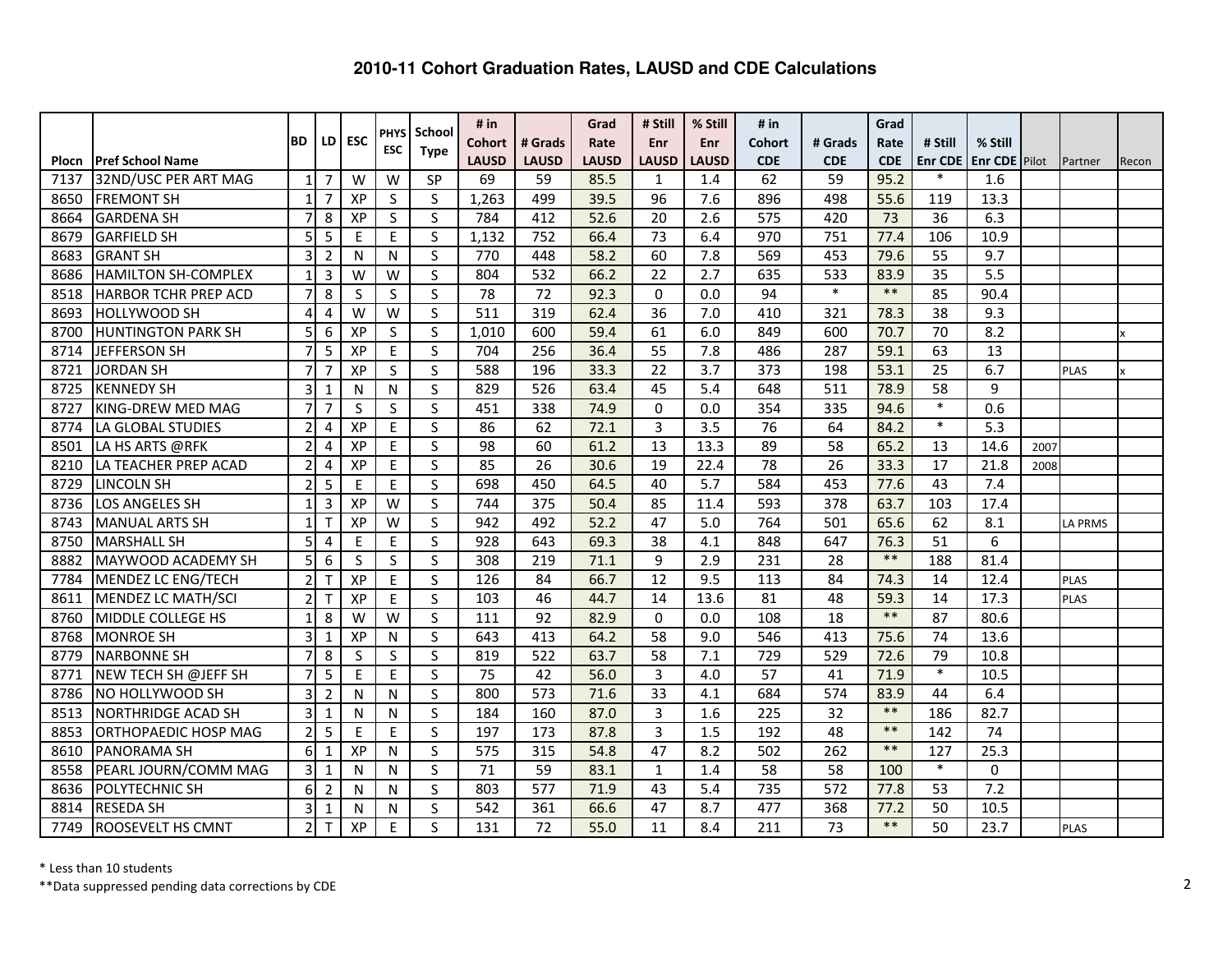|       |                              |                |                |            | <b>PHYS</b> | School                  | # in             |              | Grad         | # Still        | % Still      | # in                                  |                          | Grad                     |                          |                          |      |                |       |
|-------|------------------------------|----------------|----------------|------------|-------------|-------------------------|------------------|--------------|--------------|----------------|--------------|---------------------------------------|--------------------------|--------------------------|--------------------------|--------------------------|------|----------------|-------|
|       |                              | IBD.           | <b>LD</b>      | <b>ESC</b> | <b>ESC</b>  | <b>Type</b>             | <b>Cohort</b>    | # Grads      | Rate         | Enr            | Enr          | Cohort                                | # Grads                  | Rate                     | # Still                  | % Still                  |      |                |       |
| Plocn | <b>Pref School Name</b>      |                |                |            |             |                         | <b>LAUSD</b>     | <b>LAUSD</b> | <b>LAUSD</b> | <b>LAUSD</b>   | <b>LAUSD</b> | <b>CDE</b>                            | <b>CDE</b>               | <b>CDE</b>               | <b>Enr CDE</b><br>$\ast$ | <b>Enr CDE</b> Pilot     |      | Partner        | Recon |
| 7137  | 32ND/USC PER ART MAG         | $\mathbf{1}$   | $\overline{7}$ | W          | W           | SP                      | 69               | 59           | 85.5         | $\mathbf{1}$   | 1.4          | 62                                    | 59                       | 95.2                     | $\ast$                   | 1.6                      |      |                |       |
| 7750  | <b>ROOSEVELT HS ESP</b>      | $\overline{2}$ | T              | XP         | $\mathsf E$ | S                       | 68               | 48           | 70.6         | 9              | 13.2         | 60                                    | 47                       | 78.3                     |                          | 11.7                     |      | <b>PLAS</b>    |       |
| 7746  | <b>ROOSEVELT HS HARTS</b>    | $\overline{2}$ | т              | XP         | $\mathsf E$ | $\overline{\mathsf{S}}$ | 112              | 59           | 52.7         | $\overline{7}$ | 6.3          | 106                                   | 59                       | 55.7                     | 16<br>$\ast$             | 15.1                     |      | PLAS           |       |
| 7745  | <b>ROOSEVELT HS LAW/GOV</b>  | 2              | T              | XP         | E           | S                       | 100              | 65           | 65.0         | 12             | 12.0         | 93                                    | 64                       | 68.8                     | $\ast$                   | 10.8                     |      | <b>PLAS</b>    |       |
| 7751  | <b>ROOSEVELT HS MAGNET</b>   | $\overline{2}$ | $\mathsf{T}$   | XP         | $\mathsf E$ | S                       | 98               | 81           | 82.7         | $\Omega$       | 0.0          | $\overline{90}$                       | 80                       | 88.9                     | $\ast$                   | $\overline{2.2}$         |      | <b>PLAS</b>    |       |
| 7748  | <b>ROOSEVELT HS MED</b>      | $\overline{2}$ | т              | XP         | E           | $\overline{\mathsf{S}}$ | 154              | 95           | 61.7         | 12             | 7.8          | 110                                   | 92                       | 83.6                     |                          | 8.2                      |      | <b>PLAS</b>    |       |
| 7747  | <b>ROOSEVELT HS STEM</b>     | $\overline{2}$ | T              | XP         | $\sf E$     | S                       | 109              | 54           | 49.5         | 15             | 13.8         | 98                                    | 75                       | 76.5                     | 12                       | 12.2                     |      | <b>PLAS</b>    |       |
| 8544  | <b>ROYBAL LC</b>             | $\overline{2}$ | $\overline{4}$ | XP         | E           | S                       | 338              | 171          | 50.6         | 30             | 8.9          | 292                                   | $\overline{172}$         | 58.9                     | $\overline{28}$          | 9.6                      |      |                |       |
| 8843  | <b>SAN FERNANDO SH</b>       | 6              | $\overline{2}$ | XP         | ${\sf N}$   | $\mathsf S$             | 815              | 477          | 58.5         | 68             | 8.3          | 654                                   | 477                      | 72.9                     | 86                       | 13.1                     |      |                |       |
| 8850  | <b>SAN PEDRO SH</b>          | $\overline{7}$ | 8              | S          | S           | S                       | 924              | 506          | 54.8         | 42             | 4.5          | 693                                   | 509                      | 73.5                     | 51                       | 7.4                      |      |                |       |
| 8716  | <b>SANTEE EDUC COMPLEX</b>   | $\overline{2}$ | T              | XP         | E           | S                       | 828              | 381          | 46.0         | 39             | 4.7          | 701                                   | 59                       | $**$                     | $\overline{523}$         | 74.6                     |      | <b>PLAS</b>    |       |
| 8206  | <b>SCH VIS ARTS/HUM@RFK</b>  | $\overline{2}$ | 4              | XP         | E           | S                       | 99               | 47           | 47.5         | 15             | 15.2         | 80                                    | 47                       | 58.8                     | 16                       | 20                       | 2008 |                |       |
| 8881  | <b>SOUTH EAST SH</b>         | 5              | 6              | S          | S           | S                       | $\overline{741}$ | 466          | 62.9         | 27             | 3.6          | 709                                   | 163                      | $**$                     | 442                      | 62.3                     |      |                |       |
| 8871  | <b>SOUTH GATE SH</b>         | 5              | 6              | S          | S           | $\sf S$                 | 863              | 611          | 70.8         | 21             | 2.4          | 706                                   | 610                      | 86.4                     | 32                       | 4.5                      |      |                |       |
| 8093  | <b>SUN VALLEY SH</b>         | 6              | $\overline{2}$ | XP         | ${\sf N}$   | S                       | 223              | 137          | 61.4         | 22             | 9.9          | 217                                   | 137                      | 63.1                     | 26                       | 12                       |      |                |       |
| 8878  | <b>SYLMAR SH</b>             | 6              | $\overline{2}$ | XP         | N           | S                       | 911              | 580          | 63.7         | 62             | 6.8          | 763                                   | 586                      | 76.8                     | 69                       | 9                        |      |                |       |
| 8880  | <b>TAFT SH</b>               | 4              | $\mathbf{1}$   | N          | N           | S                       | 709              | 536          | 75.6         | 20             | 2.8          | 647                                   | 537                      | 83                       | 29                       | 4.5                      |      |                |       |
| 8606  | <b>TORRES ELA PERF ARTS</b>  | 5              | 5              | XP         | E           | $\mathsf{S}$            | 1                | $\Omega$     | 0.0          | $\mathbf{1}$   | 100.0        |                                       |                          |                          |                          |                          | 2010 |                |       |
| 7773  | <b>TORRES ENG &amp; TECH</b> | 5              | 5              | XP         | $\mathsf E$ | $\mathsf{S}$            | $\overline{2}$   | $\Omega$     | 0.0          | $\overline{2}$ | 100.0        |                                       |                          |                          |                          |                          | 2010 |                |       |
| 7775  | <b>TORRES HUM/ART/TECH</b>   | 5              | 5              | XP         | E           | S                       | $\overline{2}$   | $\Omega$     | 0.0          | $\overline{2}$ | 100.0        |                                       |                          |                          |                          |                          | 2010 |                |       |
| 7772  | <b>TORRES RENAISSANCE</b>    | 5              | 5              | XP         | $\mathsf E$ | S                       | 3                | $\Omega$     | 0.0          | $\mathbf{1}$   | 33.3         |                                       |                          |                          |                          |                          | 2010 |                |       |
| 8886  | <b>UNIVERSITY SH</b>         | 4              | 3              | W          | W           | S                       | $\overline{633}$ | 453          | 71.6         | 20             | 3.2          | 557                                   | 454                      | 81.5                     | 24                       | 4.3                      |      |                |       |
| 8893  | <b>VAN NUYS SH</b>           | 6              | $\overline{2}$ | N          | N           | S                       | 750              | 484          | 64.5         | 67             | 8.9          | 621                                   | 486                      | 78.3                     | 91                       | 14.7                     |      |                |       |
| 8907  | <b>VENICE SH</b>             | 4              | 3              | W          | W           | S                       | 686              | 402          | 58.6         | 37             | 5.4          | 560                                   | 422                      | 75.4                     | 54                       | 9.6                      |      |                |       |
| 8914  | <b>VERDUGO HILLS SH</b>      | 6              | $\overline{2}$ | N          | N           | S                       | 593              | 397          | 66.9         | 14             | 2.4          | 498                                   | 413                      | 82.9                     | 29                       | 5.8                      |      |                |       |
| 8928  | <b>WASHINGTON PREP SH</b>    | $\mathbf{1}$   | 8              | XP         | W           | $\mathsf S$             | 672              | 288          | 42.9         | 52             | 7.7          | 488                                   | 300                      | 61.5                     | 63                       | 12.9                     |      |                |       |
| 8943  | WESM HLTH/SPORTS MED         | 4              | T              | W          | W           | S                       | 470              | 316          | 67.2         | $\overline{7}$ | 1.5          | $\overline{374}$                      | 312                      | 83.4                     | 16                       | 4.3                      |      |                |       |
| 8748  | <b>WEST ADAMS PREP SH</b>    | $\overline{2}$ | $\mathsf T$    | XP         | $\sf E$     | $\overline{\mathsf{S}}$ | 931              | 611          | 65.6         | 32             | 3.4          | 775                                   | 611                      | 78.8                     | 42                       | 5.4                      |      | <b>LA PRMS</b> |       |
| 8618  | <b>WILSON SH</b>             | $\overline{2}$ | 5              | E          | E           | S                       | 715              | 430          | 60.1         | 27             | 3.8          | 546                                   | 431                      | 78.9                     | 36                       | 6.6                      |      |                |       |
| 8726  | <b>ADDAMS HS</b>             | 3              | $\mathbf{1}$   | N          | N           | O                       | 79               | 14           | 17.7         | 34             | 43.0         | $\overline{a}$                        | $\overline{\phantom{a}}$ | $\overline{\phantom{0}}$ | $\overline{\phantom{a}}$ | $\overline{\phantom{a}}$ |      |                |       |
| 8507  | <b>AGGELER HS</b>            | 3              | $\mathbf{1}$   | N          | N           | $\Omega$                | 29               | 3            | 10.3         | 5              | 17.2         | $\overline{\phantom{a}}$              | $\overline{\phantom{a}}$ | $\overline{\phantom{a}}$ | $\overline{\phantom{a}}$ | $\overline{a}$           |      |                |       |
| 8852  | <b>ANGEL'S GATE HS</b>       | 7              | 8              | S          | S           | $\Omega$                | 43               | $\Omega$     | 0.0          | 9              | 20.9         | $\overline{a}$                        | $\overline{\phantom{a}}$ | $\overline{\phantom{a}}$ | $\overline{\phantom{a}}$ | $\overline{\phantom{a}}$ |      |                |       |
| 8531  | <b>AVALON HS</b>             | 7              | 8              | S          | S           | $\Omega$                | 64               | 6            | 9.4          | 46             | 71.9         | $\overline{\phantom{a}}$              | $\overline{\phantom{a}}$ | $\overline{\phantom{a}}$ | $\overline{\phantom{a}}$ | $\overline{\phantom{a}}$ |      |                |       |
| 8831  | <b>BOYLE HEIGHTS HS</b>      | 2              | 5              | Ε          | E           | $\circ$                 | 35               | $\mathbf{1}$ | 2.9          | 16             | 45.7         | $\hspace{0.05cm}$ – $\hspace{0.05cm}$ | $\overline{\phantom{m}}$ | $\overline{\phantom{a}}$ | $\hspace{0.05cm} \ldots$ | $\overline{\phantom{a}}$ |      |                |       |
| 8612  | <b>BURKE HS</b>              | 6              | $\mathbf{1}$   | N          | N           | O                       | 85               | 16           | 18.8         | 42             | 49.4         | $\overline{\phantom{a}}$              | $-$                      |                          | $\overline{\phantom{a}}$ | $-$                      |      |                |       |

\* Less than 10 students

 \*\*Data suppressed pending data corrections by CDE $\mathsf{E}$  3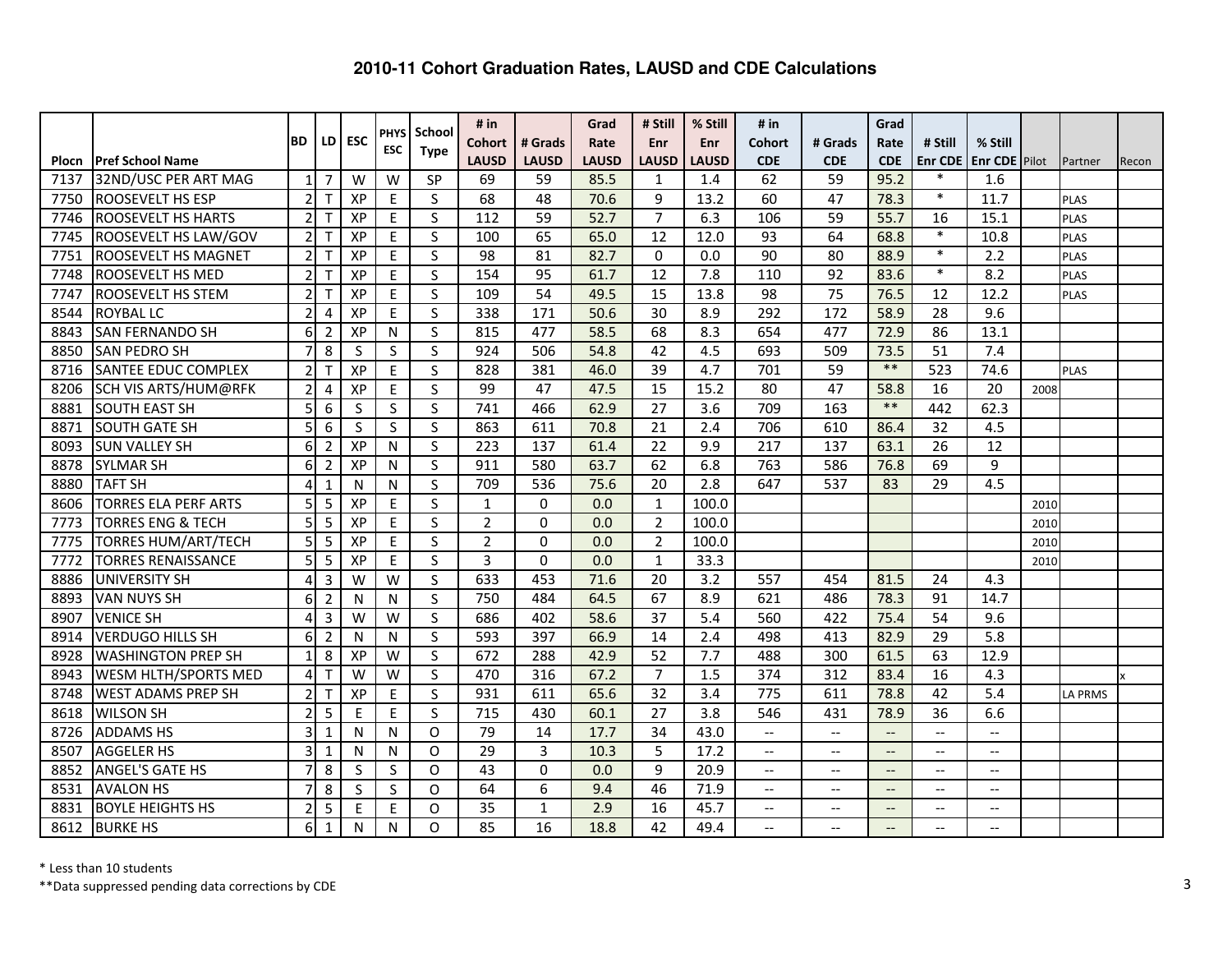|               |                                                 |                |                |     | <b>PHYS</b> | School<br><b>Type</b> | # in                   |                         | Grad                 | # Still           | % Still             | # $in$                                              |                                                     | Grad                                                |                                                     |                                 |         |       |
|---------------|-------------------------------------------------|----------------|----------------|-----|-------------|-----------------------|------------------------|-------------------------|----------------------|-------------------|---------------------|-----------------------------------------------------|-----------------------------------------------------|-----------------------------------------------------|-----------------------------------------------------|---------------------------------|---------|-------|
|               |                                                 | <b>BD</b>      | LD             | ESC | <b>ESC</b>  |                       | Cohort<br><b>LAUSD</b> | # Grads                 | Rate<br><b>LAUSD</b> | Enr               | <b>Enr</b>          | Cohort<br><b>CDE</b>                                | # Grads<br><b>CDE</b>                               | Rate<br><b>CDE</b>                                  | # Still                                             | % Still<br><b>Enr CDE</b> Pilot |         |       |
| Plocn<br>7137 | <b>Pref School Name</b><br>32ND/USC PER ART MAG | $\mathbf{1}$   | 7              | W   | W           | SP                    | 69                     | <b>LAUSD</b><br>59      | 85.5                 | <b>LAUSD</b><br>1 | <b>LAUSD</b><br>1.4 | 62                                                  | 59                                                  | 95.2                                                | <b>Enr CDE</b><br>$\ast$                            | 1.6                             | Partner | Recon |
| 1944          | CARLSON HOSP (K-12)                             | 3              | 2              | XS  | N           | $\Omega$              | 83                     | $\Omega$                | 0.0                  | $\overline{7}$    | 8.4                 | 102                                                 | $\ast$                                              | $\mathbf{1}$                                        | 26                                                  | 25.5                            |         |       |
| 8506          | <b>CDS AGGELER</b>                              | 3              | $\mathbf{1}$   | N   | N           | $\Omega$              | 77                     | $\overline{4}$          | 5.2                  | 8                 | 10.4                | $\overline{\phantom{a}}$                            | $\overline{\phantom{a}}$                            | $\overline{\phantom{a}}$                            | $\overline{\phantom{a}}$                            | $-$                             |         |       |
| 8670          | <b>CDS ALONZO</b>                               | 4              | 4              | W   | W           | O                     | 182                    | 13                      | 7.1                  | 52                | 28.6                | $\hspace{0.05cm} -\hspace{0.05cm} -\hspace{0.05cm}$ | $\overline{\phantom{a}}$                            | $\overline{\phantom{a}}$                            | $\overline{\phantom{a}}$                            | $\overline{\phantom{a}}$        |         |       |
| 7761          | <b>CDS JOHNSON</b>                              | 7              | $\overline{7}$ | S   | $\sf S$     | $\Omega$              | 24                     | $\mathbf 0$             | 0.0                  | 11                | 45.8                |                                                     |                                                     |                                                     |                                                     |                                 |         |       |
| 8589          | <b>CDS JOHNSTON</b>                             | $\overline{7}$ | 8              | S   | $\sf S$     | O                     | 79                     | 5                       | 6.3                  | 31                | 39.2                | $\hspace{0.05cm} -\hspace{0.05cm} -\hspace{0.05cm}$ | $\overline{\phantom{m}}$                            | $\overline{\phantom{a}}$                            | $\hspace{0.05cm} -\hspace{0.05cm} -\hspace{0.05cm}$ | $\overline{\phantom{a}}$        |         |       |
| 8092          | <b>CDS LONDON</b>                               | 3              | $\overline{2}$ | N   | N           | $\Omega$              | 12                     | $\overline{0}$          | 0.0                  | 10                | 83.3                | 16                                                  | $\ast$                                              | $\Omega$                                            | 11                                                  | 68.8                            |         |       |
| 8991          | <b>CDS TRI-C</b>                                | $\overline{2}$ | S              | XS  | E           | $\Omega$              | 80                     | $\overline{4}$          | 5.0                  | 11                | 13.8                | $\overline{\phantom{a}}$                            | $-$                                                 | $\overline{\phantom{a}}$                            | $\overline{\phantom{a}}$                            | $\overline{\phantom{a}}$        |         |       |
| 8730          | <b>CDS WEST HOLLYWOOD</b>                       | 4              | $\sf S$        | W   | W           | O                     | 72                     | 6                       | 8.3                  | 20                | 27.8                | $\overline{\phantom{a}}$                            | $\overline{\phantom{a}}$                            | $\overline{\phantom{a}}$                            | $\overline{\phantom{a}}$                            | $-$                             |         |       |
| 8580          | <b>CENTRAL HS</b>                               | $\overline{2}$ | S              | XS  | E           | $\Omega$              | 213                    | 13                      | 6.1                  | 88                | 41.3                | --                                                  | $\overline{\phantom{m}}$                            | $\overline{\phantom{a}}$                            | $\overline{\phantom{a}}$                            | $-$                             |         |       |
| 8688          | <b>CHEVIOT HILLS HS</b>                         | $\mathbf{1}$   | 3              | W   | W           | $\Omega$              | 53                     | $\overline{4}$          | 7.5                  | 16                | 30.2                | $-$                                                 | $\overline{\phantom{m}}$                            | $\overline{\phantom{a}}$                            | $\qquad \qquad -$                                   | $-$                             |         |       |
| 8801          | <b>CITY OF ANGELS</b>                           | $\overline{2}$ | S              | XS  | E           | $\Omega$              | 1,067                  | 205                     | 19.2                 | 229               | 21.5                | $\overline{\phantom{a}}$                            | $\overline{\phantom{m}}$                            | $\overline{a}$                                      | $ -$                                                | $\overline{\phantom{a}}$        |         |       |
| 8578          | <b>EAGLE TREE CONTN HS</b>                      | $\overline{7}$ | 8              | S   | S           | $\Omega$              | 70                     | 16                      | 22.9                 | 27                | 38.6                | $\overline{\phantom{a}}$                            | $\overline{\phantom{a}}$                            | $\overline{\phantom{a}}$                            | $\overline{\phantom{a}}$                            | $-$                             |         |       |
| 8788          | <b>EARHART HS</b>                               | 3              | $\overline{2}$ | N   | N           | $\Omega$              | 65                     | 20                      | 30.8                 | 19                | 29.2                | $\overline{\phantom{a}}$                            | $\hspace{0.05cm} -\hspace{0.05cm} -\hspace{0.05cm}$ | $\hspace{0.05cm} -\hspace{0.05cm} -\hspace{0.05cm}$ | $\hspace{0.05cm} -\hspace{0.05cm} -\hspace{0.05cm}$ | $-$                             |         |       |
| 8770          | <b>EINSTEIN HS</b>                              | 3              | $\mathbf{1}$   | N   | N           | O                     | 58                     | $\mathbf 0$             | 0.0                  | 25                | 43.1                | $\hspace{0.05cm} -\hspace{0.05cm} -\hspace{0.05cm}$ | $\overline{\phantom{m}}$                            | $\overline{\phantom{a}}$                            | $\hspace{0.05cm} \ldots$                            | $\qquad \qquad -$               |         |       |
| 8930          | <b>ELLINGTON HS</b>                             | $\mathbf{1}$   | 8              | W   | W           | $\Omega$              | 76                     | 6                       | 7.9                  | 19                | 25.0                | $\hspace{0.05cm} -\hspace{0.05cm} -\hspace{0.05cm}$ | $\overline{\phantom{m}}$                            | $\overline{\phantom{a}}$                            | $\hspace{0.05cm} \ldots$                            | $\qquad \qquad -$               |         |       |
| 8876          | <b>EVERGREEN HS</b>                             | 6              | $\overline{2}$ | N   | N           | O                     | 56                     | 10                      | 17.9                 | 23                | 41.1                | $\overline{\phantom{a}}$                            | $\overline{\phantom{a}}$                            | $\overline{\phantom{a}}$                            | $\overline{\phantom{a}}$                            | $\overline{a}$                  |         |       |
| 8816          | <b>GREY HS</b>                                  | 3              | 1              | N   | N           | $\Omega$              | 70                     | $\overline{7}$          | 10.0                 | 28                | 40.0                | $\overline{\phantom{a}}$                            | $\overline{\phantom{a}}$                            | $\overline{\phantom{a}}$                            | $\overline{\phantom{a}}$                            | $\overline{a}$                  |         |       |
| 8645          | <b>HIGHLAND PARK HS</b>                         | 5              | 4              | E   | $\sf E$     | $\Omega$              | $\overline{48}$        | $\overline{2}$          | 4.2                  | 17                | 35.4                | --                                                  | $\qquad \qquad -$                                   |                                                     | $\overline{\phantom{a}}$                            | $-$                             |         |       |
| 8652          | <b>HOPE HS</b>                                  | $\mathbf{1}$   | 7              | S   | S           | $\Omega$              | 51                     | 6                       | 11.8                 | 21                | 41.2                | --                                                  | $-$                                                 |                                                     | $-$                                                 | $\overline{\phantom{a}}$        |         |       |
| 8559          | <b>INDEPENDENCE HS</b>                          | 3              | 1              | N   | N           | $\circ$               | 58                     | 6                       | 10.3                 | 29                | 50.0                | --                                                  | $-$                                                 | $\overline{\phantom{a}}$                            | $-$                                                 | $-$                             |         |       |
| 8777          | <b>KAHLO HS</b>                                 | $\overline{2}$ | 5              | E   | E           | $\Omega$              | 59                     | 9                       | 15.3                 | 18                | 30.5                | $\overline{\phantom{a}}$                            | $\overline{\phantom{a}}$                            | $\overline{\phantom{a}}$                            | $\overline{\phantom{a}}$                            | $\overline{a}$                  |         |       |
| 8620          | <b>LEONIS HS</b>                                | 3              | $\mathbf{1}$   | N   | N           | $\Omega$              | 45                     | $\overline{7}$          | 15.6                 | 23                | 51.1                | $\overline{\phantom{a}}$                            | $\overline{\phantom{a}}$                            | $\overline{\phantom{a}}$                            | $\overline{\phantom{a}}$                            | $\overline{\phantom{a}}$        |         |       |
| 8638          | <b>LEWIS HS</b>                                 | 6              | $\overline{2}$ | N   | N           | O                     | 49                     | 6                       | 12.2                 | 19                | 38.8                | $\hspace{0.05cm} -\hspace{0.05cm} -\hspace{0.05cm}$ | $\overline{\phantom{a}}$                            | $\overline{\phantom{a}}$                            | $\overline{\phantom{a}}$                            | $-$                             |         |       |
| 8685          | <b>LONDON HS</b>                                | 3              | $\overline{2}$ | N   | N           | $\Omega$              | 47                     | $\overline{2}$          | 4.3                  | 29                | 61.7                | $\hspace{0.05cm} \ldots$                            | $\overline{\phantom{a}}$                            | $\overline{\phantom{a}}$                            | $\overline{\phantom{a}}$                            | $\overline{\phantom{a}}$        |         |       |
| 1918          | IMC ALISTER HS-CYESIS                           | $\overline{2}$ | $\sf S$        | XS  | $\mathsf E$ | $\Omega$              | 119                    | 11                      | 9.2                  | 38                | 31.9                | $-$                                                 | $\overline{\phantom{m}}$                            | $\overline{\phantom{m}}$                            | $\hspace{0.05cm} \textbf{--}$                       | $\overline{\phantom{a}}$        |         |       |
| 8757          | <b>METROPOLITAN HS</b>                          | $\overline{2}$ | 5              | E   | E           | $\Omega$              | 98                     | $\overline{3}$          | 3.1                  | 37                | 37.8                | $\overline{\phantom{a}}$                            | $\overline{\phantom{a}}$                            | $\overline{\phantom{a}}$                            | $\overline{\phantom{a}}$                            | $\overline{\phantom{a}}$        |         |       |
| 8845          | <b>MISSION HS</b>                               | 6              | $\overline{2}$ | N   | N           | O                     | 45                     | $\overline{\mathbf{A}}$ | 8.9                  | 18                | 40.0                | $\overline{\phantom{a}}$                            | $\overline{\phantom{a}}$                            | $\overline{\phantom{a}}$                            | $\overline{\phantom{a}}$                            | $\sim$                          |         |       |
| 8666          | <b>MONETA HS</b>                                | $\overline{7}$ | 8              | S   | S           | $\Omega$              | 30                     | 4                       | 13.3                 | 4                 | 13.3                | $\overline{\phantom{a}}$                            | $\overline{\phantom{a}}$                            | $\overline{\phantom{a}}$                            | $\overline{\phantom{a}}$                            | $-$                             |         |       |
| 8677          | <b>MONTEREY HS</b>                              | 5              | 5              | E   | E           | $\Omega$              | $\overline{34}$        | 3                       | 8.8                  | 16                | 47.1                | --                                                  | $\overline{\phantom{a}}$                            | $\overline{\phantom{a}}$                            | $\overline{\phantom{a}}$                            | $-$                             |         |       |
| 8916          | <b>MT LUKENS HS</b>                             | 6              | $\overline{2}$ | N   | N           | $\Omega$              | 43                     | $\Omega$                | 0.0                  | 29                | 67.4                | --                                                  | $\qquad \qquad -$                                   | $\overline{\phantom{a}}$                            | $\qquad \qquad -$                                   | $-$                             |         |       |
| 8545          | <b>NEWMARK HS</b>                               | $\overline{2}$ | 4              | E   | E           | $\Omega$              | 37                     | $\Omega$                | 0.0                  | 13                | 35.1                | $\overline{\phantom{a}}$                            | $\overline{\phantom{m}}$                            | $\overline{\phantom{a}}$                            | $\overline{\phantom{a}}$                            | $\overline{\phantom{a}}$        |         |       |
| 8873          | <b>ODYSSEY HS</b>                               | 5              | 6              | S   | S           | O                     | 71                     | $\mathbf{1}$            | 1.4                  | 28                | 39.4                | $\overline{\phantom{a}}$                            | $\overline{\phantom{a}}$                            | $\overline{\phantom{a}}$                            | $\overline{\phantom{a}}$                            | $-$                             |         |       |
| 8573          | <b>OWENSMOUTH HS</b>                            | 3              | $\mathbf{1}$   | N   | N           | $\Omega$              | 63                     | 6                       | 9.5                  | 37                | 58.7                | $\hspace{0.05cm} \ldots$                            | $-\,-$                                              | $\overline{\phantom{a}}$                            | $\hspace{0.05cm} -\hspace{0.05cm} -\hspace{0.05cm}$ | $-$                             |         |       |
| 8781          | <b>PATTON HS</b>                                | 7              | 8              | S   | S           | O                     | 65                     | 14                      | 21.5                 | 16                | 24.6                | --                                                  | $\qquad \qquad -$                                   |                                                     | $\overline{\phantom{a}}$                            | $-$                             |         |       |

\* Less than 10 students

 \*\*Data suppressed pending data corrections by CDE $\epsilon$